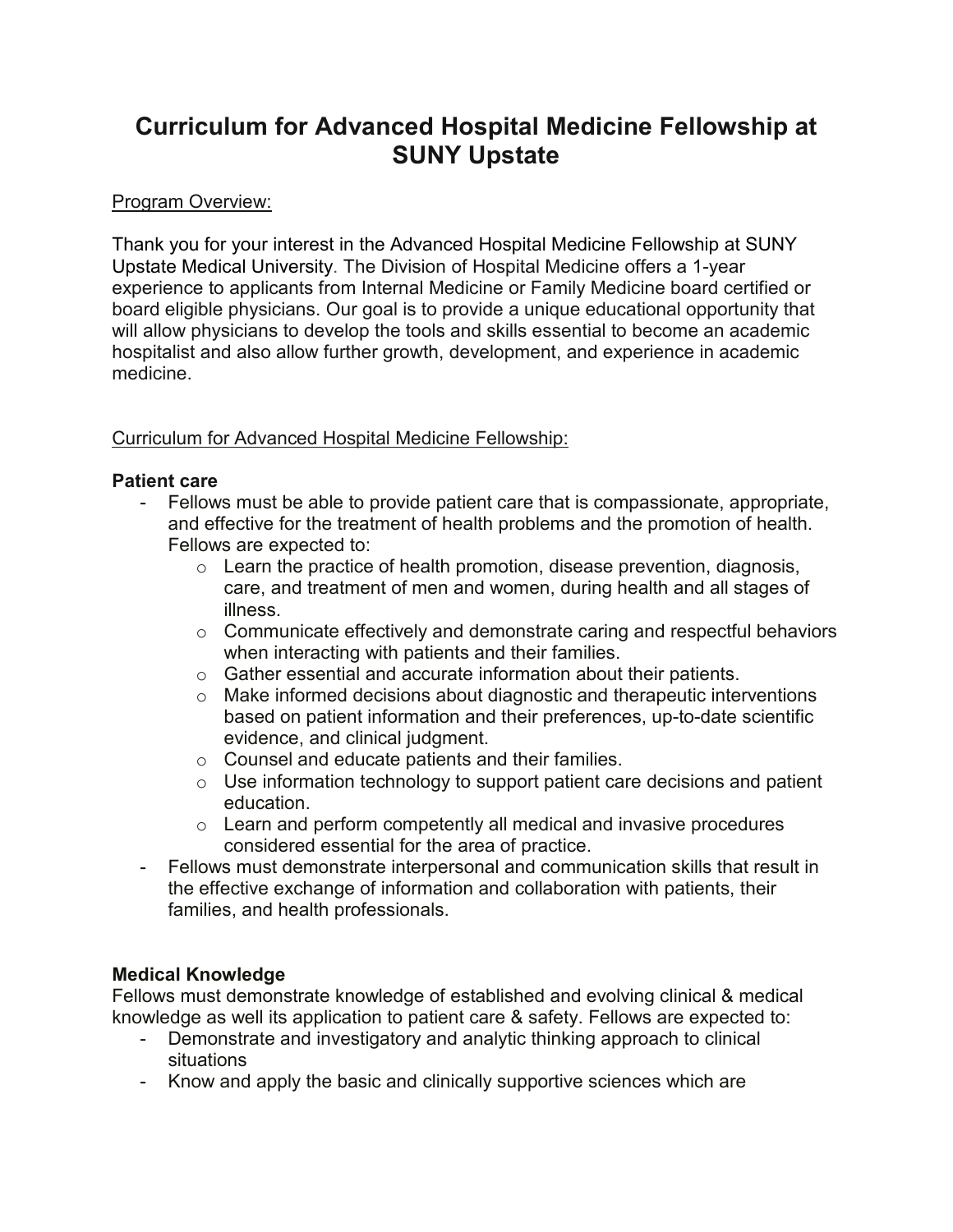appropriate.

- Are expected to learn the scientific method of problem solving, evidence-based decision making, a commitment to lifelong learning, and an attitude of caring that is derived from humanistic and professional values.

# **System- Based Learning and Improvement**

Fellows must demonstrate an awareness of and responsiveness to the larger context and system of health care, including the social determinants of health, as well as the ability to call effectively on other resources to provide optimal health care.

Fellows must be able to investigate and evaluate their patient care practices, appraise and assimilate scientific evidence, and to continuously improve their patient care practices based on constant self-evaluation and life-long training. Fellows are expected to develop skills and habits to be able to meet the following goals:

- Identify strengths, deficiencies, and limits in one's knowledge and expertise
- Set learning and improvement goals.
- Identify and perform appropriate learning activities.
- Systematically analyze practice using quality improvement methods, and implement changes with the goal of practice improvement.
- Incorporate formative evaluation feedback into daily practice.
- Use information technology to optimize learning, access on-line medical information; and support their own education.
- Participate in the education of patients, families, students, Fellows and other health professions.
- Analyze practice experience and perform practice-based improvement activities using a systematic methodology.
- Obtain and use information about their own population of patients and the larger population for which their patients are drawn.
- Apply knowledge of Quality Improvement to the improve patient care and information on diagnostic and therapeutic effectiveness.

## **Interpersonal and Communication Skills**

Fellows must be able to demonstrate interpersonal and communication skills that result in effective information exchange and teaming with patients, their patients' families, and professional associates. Fellows are expected to:

- Create and sustain a therapeutic and ethically sound relationship with patients
- Use effective listening skills and elicit and provide information using effective nonverbal, explanatory, questioning, and writing skills
- Work effectively with others as a member or leader of a health care team or other professional group
- Communicate effectively with physicians, other health professionals, and health related agencies
- Communicate effectively with patients, families, and the public, as appropriate, across a broad range of socioeconomic and cultural backgrounds
- Act in a consultative role to other physicians and health professionals
- Maintain comprehensive, timely, and accurate electronic medical records.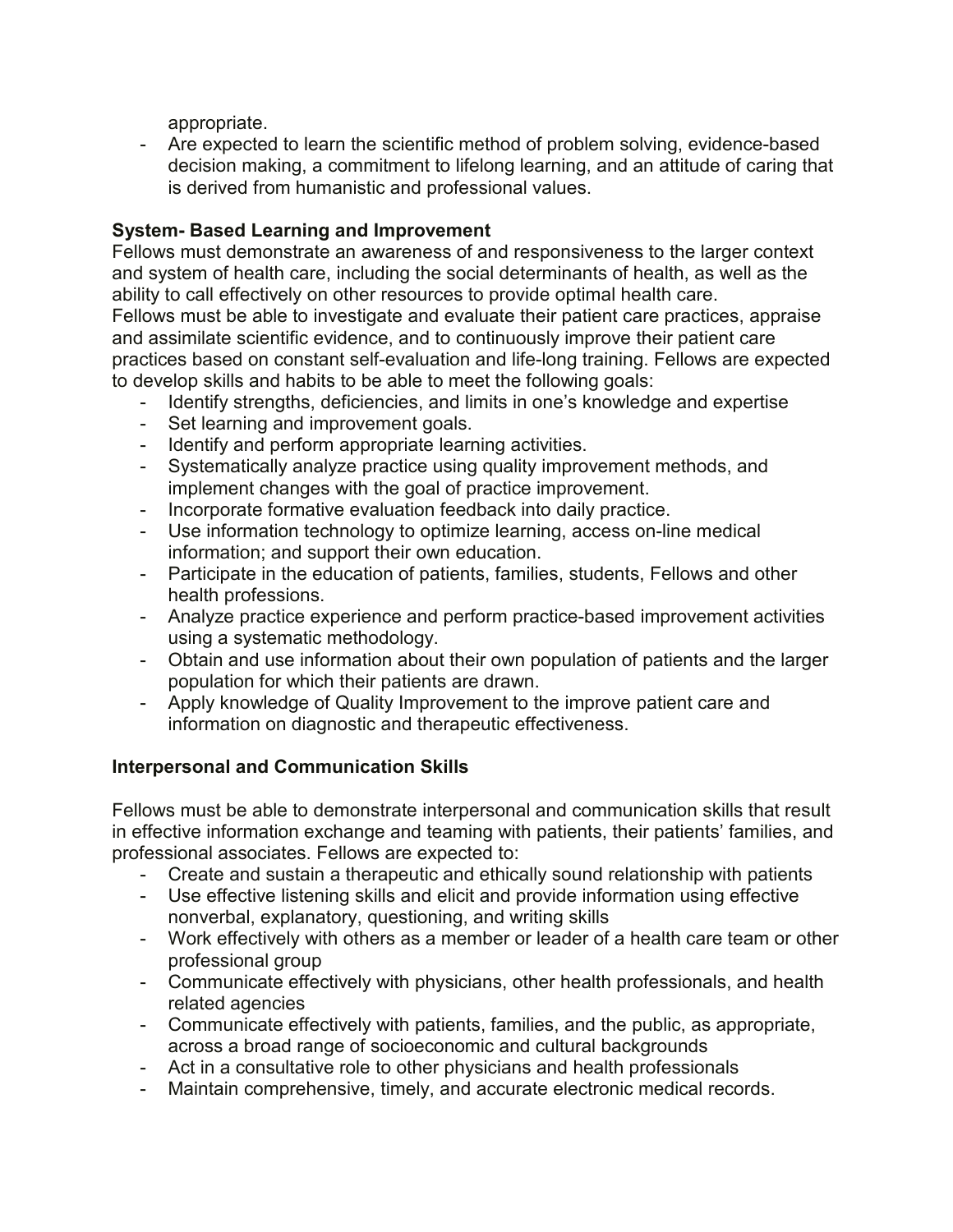## **Professionalism**

Fellows must demonstrate a commitment to carrying out professional responsibilities, adherence to ethical principles, and sensitivity to a diverse patient population. Fellows are expected to:

- Demonstrate respect, compassion, and integrity; a responsiveness to the needs of patients and society that supersedes self-interest; accountability to patients, society, and the profession; and a commitment to excellence and on-going professional development
- Demonstrate a commitment to ethical principles pertaining to provision or withholding of clinical care, confidentiality of patient information, informed consent, and business practices
- Demonstrate sensitivity and responsiveness to patients regardless of their culture, age, gender, and disabilities.

## **System- Based Practice**

Fellows must demonstrate an awareness of and responsiveness to the larger context and system of health care and the ability to effectively call on system resources to provide care that is of optimal value. Fellows are expected to:

- Understand how their patient care and other professional practices affect other health care professionals, the health care organization, and the larger society and how these elements of the system affect their own practice
- Know how types of medical practice and delivery systems differ from one another, including methods of controlling health care costs and allocating resources.
- Practice cost-effective health care and resource allocation that does not compromise quality of care
- Advocate for quality patient care and assist patients in dealing with system complexities
- Know how to partner with health care managers and health care providers to assess, coordinate, and improve health care and know how these activities can affect system performance
- Work in interprofessional teams to enhance patient's safety and improve patient care quality
- Participate in identifying system errors and implementing potential systems solutions upon.

#### Curriculum:

The Advanced Hospital Medicine Fellowship provides13 weeks of elective rotations, and 13 weeks of non-clinical rotations (including CDI, UM, Coding and Billing).

## **Electives:**

Fellows will have a choice of electives for 13 weeks during the year. Choices will need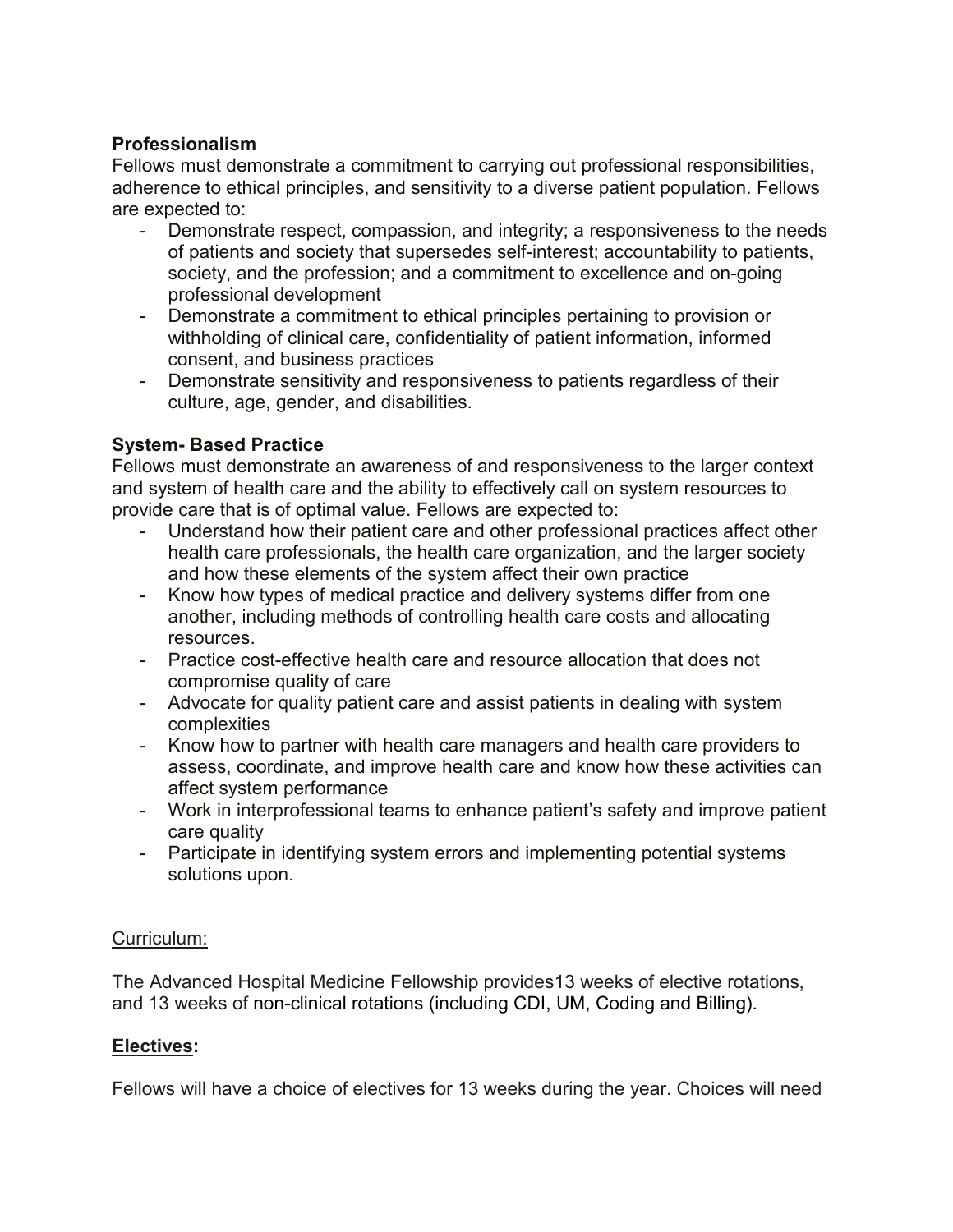to be submitted prior to the start of the fellowship. Choices available include: 4 weeks of QI project participation in a leadership course (Yale) Medical education POM/FRM/P2P as well as clinical electives listed below.

| <b>Clinical Electives</b> | <b>Duration</b> |  |  |
|---------------------------|-----------------|--|--|
|                           |                 |  |  |
| 1. Geriatrics             | 2 weeks         |  |  |
| 2. ICU                    | 4-8 weeks       |  |  |
| 3. Palliative             | 2 weeks         |  |  |
| 4. RRT/Code team          | 1 week          |  |  |
| 5. IR                     | 1 week          |  |  |
| 6. POCUS                  | 2 weeks         |  |  |
| 7. Clinical Pharmacy      | 1 week          |  |  |
| 8. Ethics                 | 1 week          |  |  |
| 10. Pain management       | 1 week          |  |  |
| 11. Cardiology            | 1 week          |  |  |
| 12. Nephrology            | 1 week          |  |  |
| 13. Endocrine             | 1 week          |  |  |
| 14. Pulmonary             | 1 week          |  |  |
| 15. Rheumatology          | 1 week          |  |  |
| 16. Hematology/Oncology   | 1 week          |  |  |
| 17. Emergency Medicine    | 1 week          |  |  |
| 18. Infectious disease    | 1 week          |  |  |

#### Objectives:

During each elective, fellows are expected to work with various divisions and departments and the expectations will be set as per each division and department.

Division of HM expects fellows to work in their full capacity to learn skills which help and support the day-to-day clinical practice as an advanced hospitalist. Certain requirements need to be met during different rotations, as follows:

- 1. Palliative Care: Each fellow will conduct at least two (2) family meetings to discuss advance of care planning and attend two hospice meetings.
- 2. ICU: Each fellow will perform at least five central lines procedures and learn basic ventilator management.
- 3. Interventional Radiology (IR): Each fellow will perform procedures under direct supervision of the IR attending team. Fellows are expected to perform at least two each of: paracentesis, lumbar puncture, and thoracentesis.
- 4. Clinical Pharmacy: Each fellow will work with discharge planning pharmacists and enhance their skills regarding medication reconciliation. Fellows are expected to provide education on new medications for patients being discharged. Fellows are expected to be involved in five discharge medication reconciliations.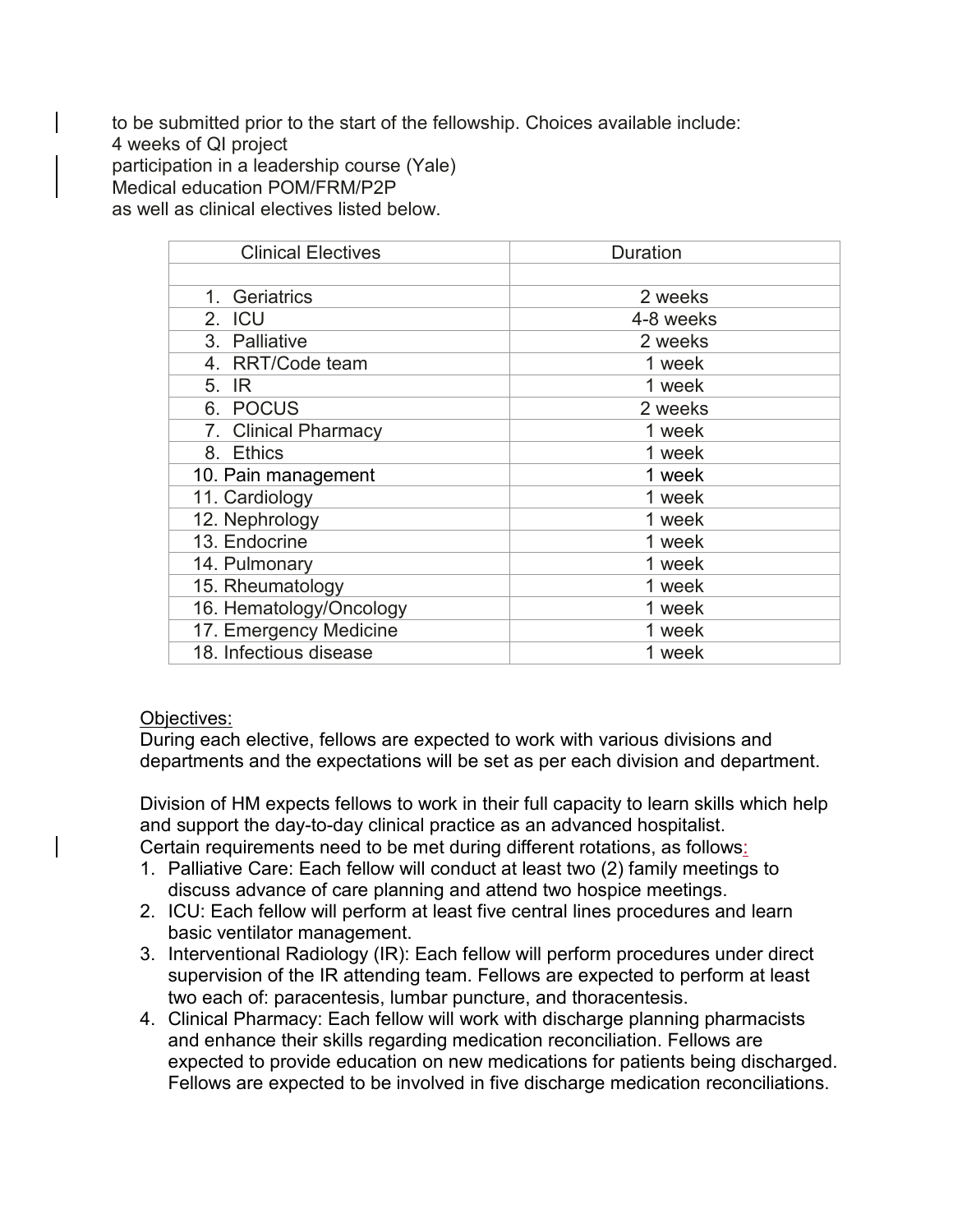- 5. RRT/Code: Each fellow will work with the SWAT team and Resident CODE team on both campuses and enhance skills for running a code or RRT as the team leader. Fellows are required to learn about debriefing.
- 6. POCUS: Fellows are expected to work with the SIM center and faculty to develop skills necessary for point of care US and complete part 1 of SHM requirement for POCUS certification.

All fellows will be responsible to keep a record for all requirements during the electives, this will be required at the end of the year for their graduation.

## **Non-Clinical Rotations:**

Each fellow will engage in non-clinical rotations through various important fields important to hospital medicine. They are expected to attend all monthly hospitalist meetings and become a member of up to two of our standing committees: Quality, Operations, Education, and Patient Experience.

| Non-Clinical            | <b>Duration</b> |  |
|-------------------------|-----------------|--|
| 1. CDI & UM             | 2 weeks         |  |
| 2. Clinical Operations  | 2 weeks         |  |
| 3. Quality and Research | 6 weeks         |  |
| 4. Coding and Billing   | 1 week          |  |
| 5. Patient experience   | 2 weeks         |  |
|                         | 13 weeks        |  |

#### 1. UM and CDI:

Utilization Management (UM) is the evaluation of medical necessity, appropriateness, and efficiency of the use of health care services, procedures, and facilities under the provisions of the applicable health benefits plan called utilization review. Fellows are expected to get familiarized with terminology, concepts, levels of utilization management. Fellows are expected to apply utilization review processes to improve clinical practice, clinical operation, and financial strategy.

Clinical Documentation Integrity (CDI) is a process of improving healthcare records to ensure improved patient outcomes, data quality, and accurate reimbursement. Fellow are expected to get familiar with documentation for each clinical diagnosis as appropriate in the field of Hospital Medicine. During this rotation, each fellow will work with the CDI team and learn the process of generating a CDI query and provide education to other health-care providers about the importance of clinical documentation.

#### 2. Clinical Operations:

Fellows are expected to work with the Associate Medical Director for Clinical Operation in the Division of hospital medicine to become familiar with objectives of operations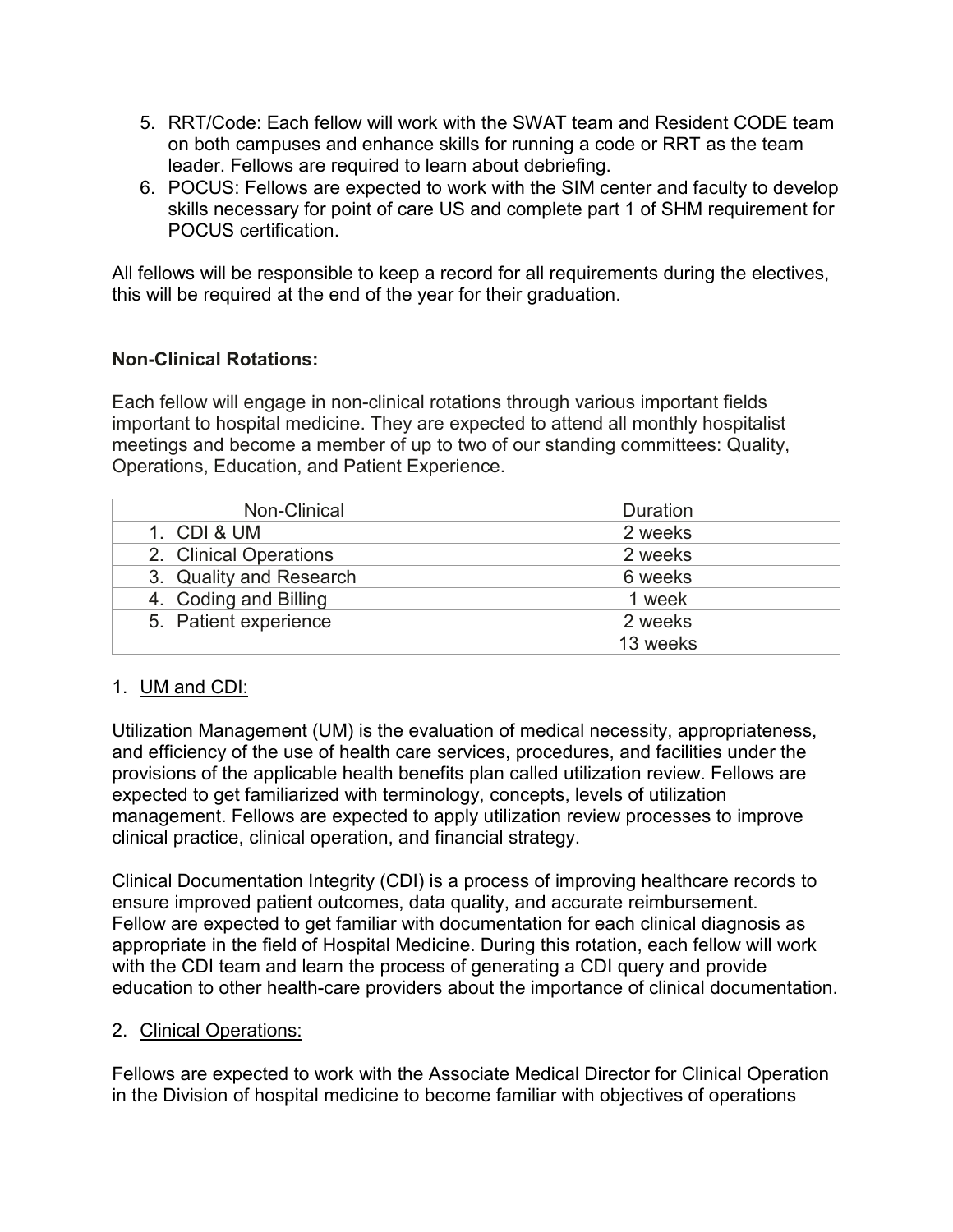within the division of Hospital Medicine and learn about the healthcare system to enhance efficiency, workflow, financial operations, and all aspects of patient care.

#### 3. Quality Improvement & Research Curriculum:

The fellowship will reserve 6 weeks of dedicated time in the pursuit of a quality improvement or a clinical research project.

Clinical Research:

- The clinical research track will allow the fellow to become familiar with clinical research and to develop and complete a research project.
- The fellow will work closely with the chair or vice-chair of the education committee for this project.

Quality Project:

- Each fellow is expected to complete a quality improvement project. The Quality committee for the Division of Hospital Medicine will be responsible for direct supervision of quality improvement projects.
- The fellow will work closely with the chair or vice-chair of the quality committee.

The fellow will submit their project details within 4 weeks of the start of fellowship date and it will need approval by the Quality Committee or Education Committee with guidance from the Fellowship Program Director. Once approved, fellow will submit an IRB proposal, if applicable.

#### 4. Coding and Billing:

Fellows will become familiarized with terminology and process of coding and appropriate billing.

Fellows are expected to complete online modules: <https://learn.emuniversity.com/course/index.php?categoryid=8>

#### 5. Patient Experience:

Patient experience is an integral part of healthcare. During this rotation fellow are expected to work with the Patient Physician Experience (PX) committee for the Division of Hospital Medicine.

Fellows are expected to get familiarized with various surveys related to patient experience.

Fellows will enhance knowledge to improve skills and learn tools to improve patient physician communication to enhance patient experience.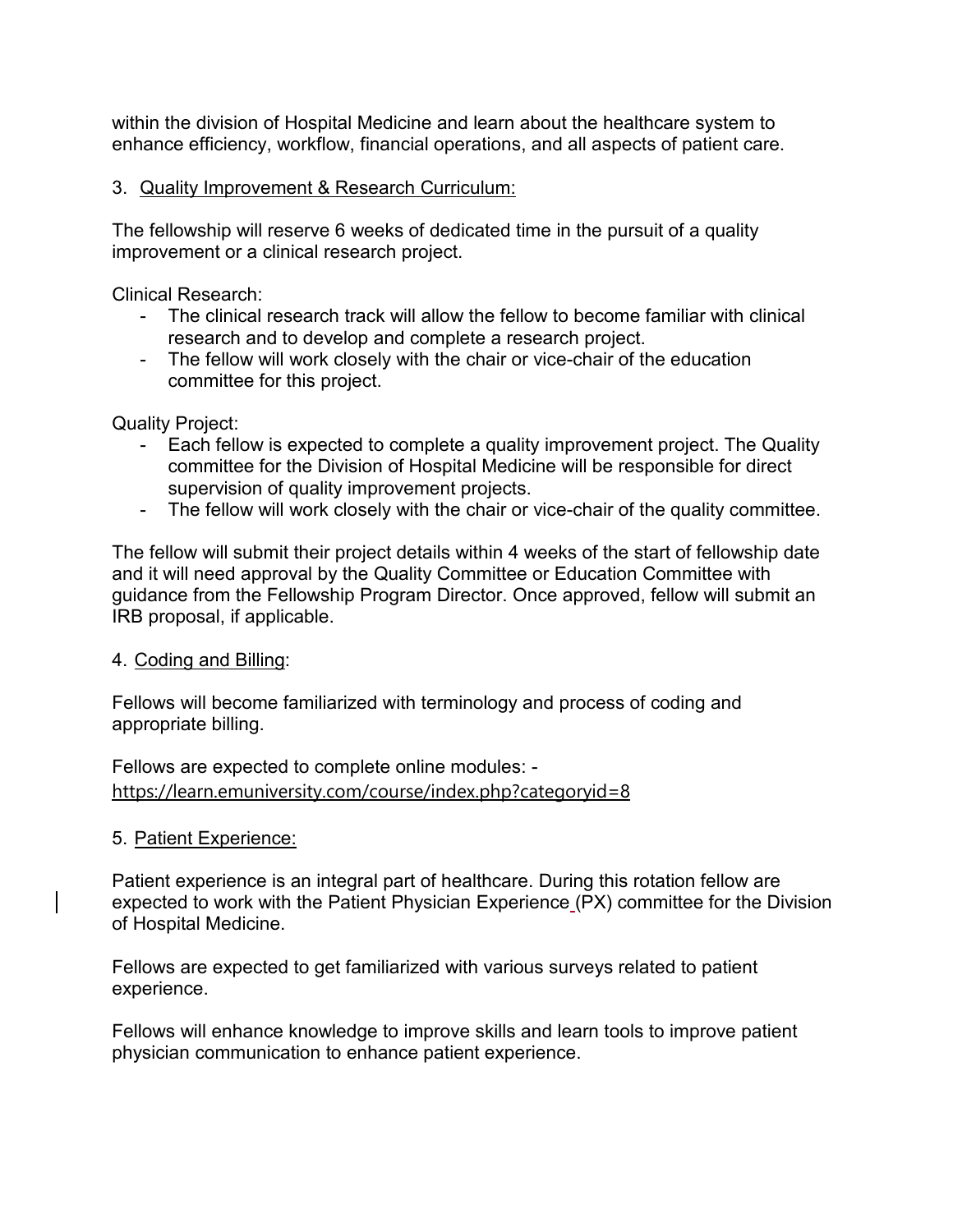#### Education and Didactic Training:

This will be supervised and organized by the Hospital Medical Education Committee. During the 1 year of fellowship training, two lectures every month would be arranged to further education and speakers from various divisions would be invited.

Fellows will coordinate and lead Hospital Medicine conferences (Journal Club, Grand rounds).

Fellows will select journals from Journal of Hospital Medicine or American College of Physician Hospitalist or NEJM Hospitalist as per their interest. The objective of Journal is to appraise peer-reviewed publication and discuss the literature relevant to presented articles, develop an approach to analysis of various types of articles, understand the basis of diagnostic testing and become familiar with sources of bias. Fellows will work with chief residents for internal medicine residency for the same. The journal club will be held every month. Day: TBD(EXCEL)

Fellows will select a topic for Grand rounds and prepare a presentation. Fellows will be supervised by faculty for their presentation.

Fellow will be involved in teaching the residents and medical students during the

- Inpatient teaching clinical teams
- Medical education elective
- Lectures as assigned
- Practice of Medicine Course
- Loftus Rounds or Elective X

#### Scholarly Activity:

As a part of their training, Fellows are expected to attend a national conference for example SHM or Beryl Institute or IHI etc. And also expected to participate actively either with active presentations at the conference or preparing educational takeaways from the conference attended for the rest of the division.

#### Evaluation:

Evaluation and feedback are an integral part of an academic program.

To ensure that fellows acquire adequate knowledge and develop technical skills, performance is monitored carefully during the course of training. Fellows are evaluated by a supervising faculty member after each clinical elective rotation. In addition, hospital medicine fellows regularly evaluate the faculty to ensure that their educational needs are being met.

Each fellow will provide feedback to team members who they work with during teams and vice-versa utilizing web-based evaluation.

Each fellow will have bi-annual meetings with the program director to ensure that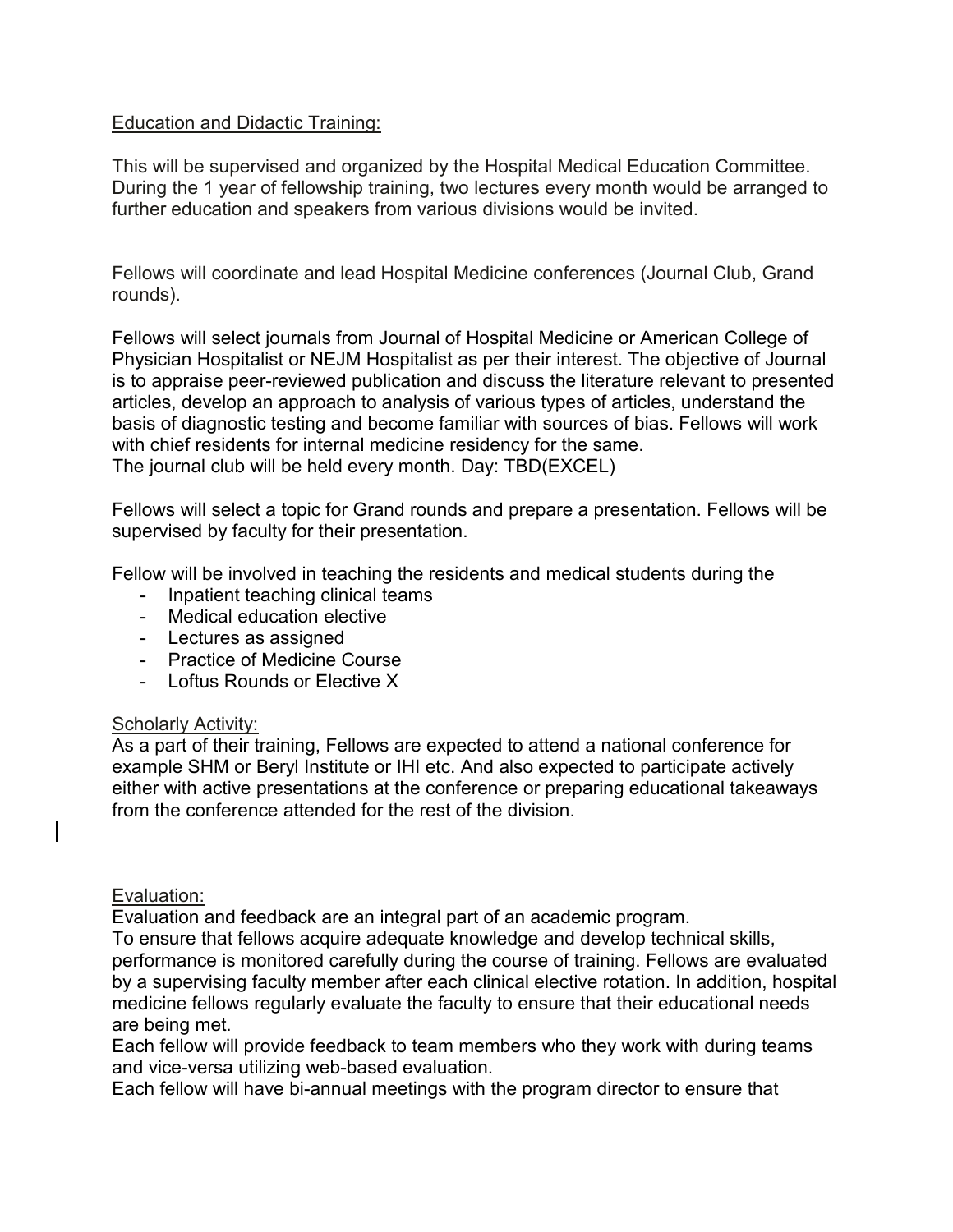fellows are achieving their goals and also provide a venue to raise their concerns with the fellowship program or any matter.

## **Clinical work as an attending general hospitalist**

Thirteen (13) weeks of hospital inpatient service as a general Internal Medicine or Family Medicine hospitalist (including day and night shifts at SUNY Upstate & Community General Campus)

|                            | Days    | <b>Nights</b> |                 |
|----------------------------|---------|---------------|-----------------|
| <b>University Downtown</b> | 5 Weeks | 2 Weeks       |                 |
| <b>Community Hospital</b>  | 2 Weeks | 2 Weeks       |                 |
| <b>Medicine Consults</b>   | 2 Weeks |               |                 |
|                            | 9 Weeks | 4 Weeks       | Total: 13 weeks |

#### Night Shifts

The hospitalist will be expected to work as a Nocturnist for 4 weeks with 2 weeks at each campus. The role of the hospitalist will be to do or supervise admissions from 7 pm to 7 am to Medicine floors, provide cross-coverage, accept calls from transfer center and act as code/RRT leader if needed.

#### Medicine Consult:

The hospitalist will work independently with senior medical resident on Medicine consults service and are expected to become familiarized with peri- and post-operative care of patients. They are expected to work with various departments and provide timely and effective consultation.

#### Applicant Qualifications:

- All physicians can apply who are Internal Medicine or Family Medicine board certified or board eligible.
- All applicants will be responsible to have active New York State Licensure and DEA.
- Applicants will need to submit their CV and a personal statement with their application.

#### Time Off Policy:

- Fellows have 13 weeks off every calendar year.
- Time for conferences and CME to be adjusted in these 13 weeks.

#### Pay & Benefits:

Salary of \$65,000 for the year and \$1000 for educational activities and CME